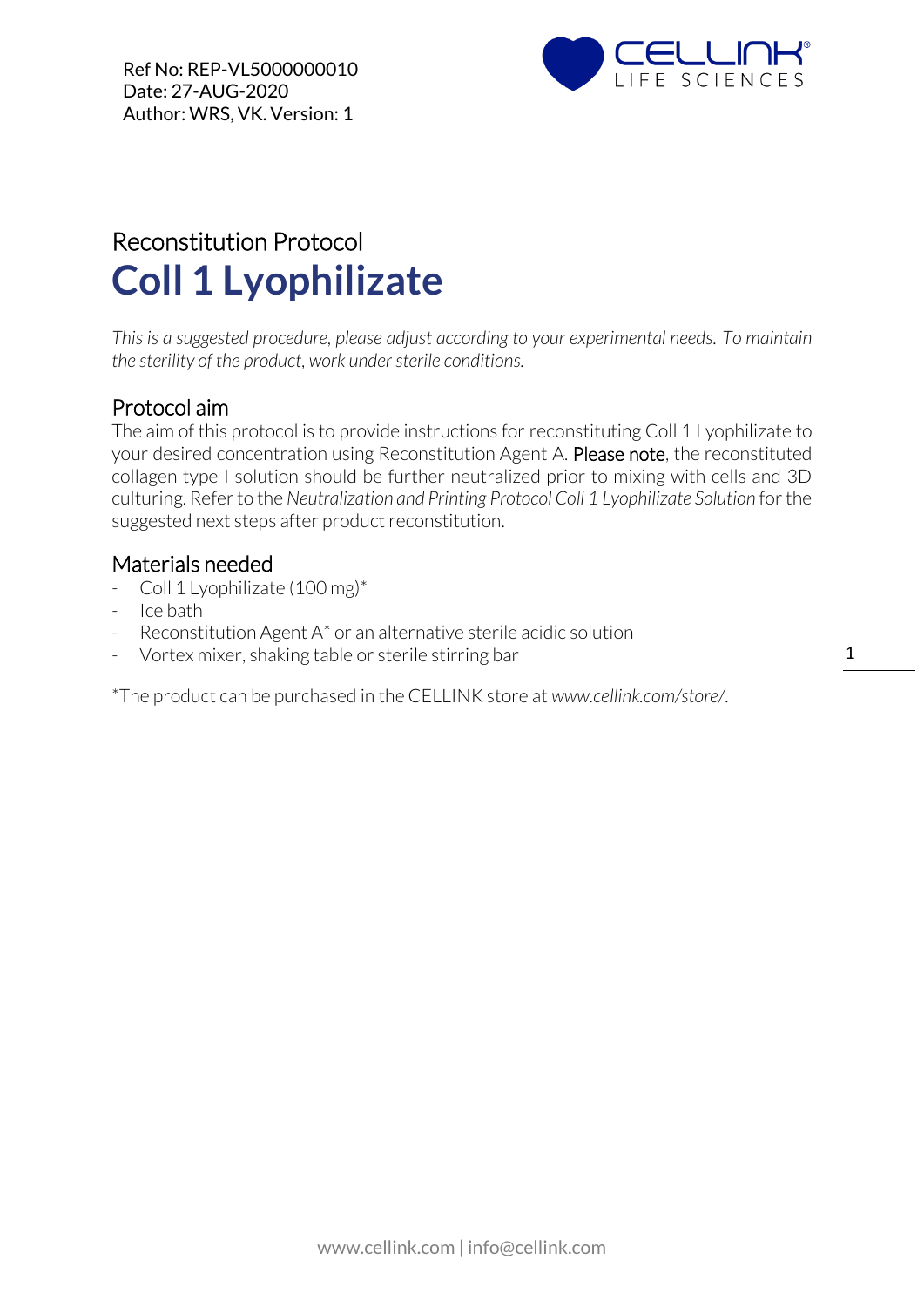

## Protocol

This protocol describes reconstitution of 100 mg of Coll 1 Lyophilizate to obtain bioinks of different concentrations.

| <b>Step</b>    | Title                           | Material                                                                                                                                | Description                                                                                                                                                                                                                                                                                                                                                                                                                                                                                              |
|----------------|---------------------------------|-----------------------------------------------------------------------------------------------------------------------------------------|----------------------------------------------------------------------------------------------------------------------------------------------------------------------------------------------------------------------------------------------------------------------------------------------------------------------------------------------------------------------------------------------------------------------------------------------------------------------------------------------------------|
| 1              | Make<br>calculations            | Calculator<br>(optional)                                                                                                                | desired<br>Record<br>the<br>final<br>collagen<br>concentration $(C_F)$ . See Figure 1 for the<br>gelation of collagen with different CF.<br>Calculate the target concentration of the<br>stock solution $(Cs)$ you need to prepare:<br>$C_s = C_F \times 1.25$<br>Note: C <sub>F</sub> and C <sub>s</sub> cannot be the same, otherwise<br>the solution would not be neutralized.                                                                                                                        |
| $\overline{2}$ | Dissolve Coll 1<br>Lyophilizate | Bottle of<br>lyophilized<br>Coll 1<br>Reconstitution<br>Agent A<br>Ice bath<br>Vortex<br>mixer/shaking<br>table/Sterile<br>stirring bar | Add the desired volume of the Collagen<br>Reconstitution Agent to the<br>Coll<br>Lyophilizate bottle to achieve the target<br>concentration of the stock solution (Cs), see<br>Table 1.<br>Add the sterile stir bar and mix gently over<br>night at 4°C. Avoid rapid stirring which can<br>generate air bubbles. Alternatively, place the<br>bottle in the fridge and turn it over a couple<br>of times every other hour.<br>After dissolution, maintain the vial with Coll<br>1 stock solution in cold. |



Figure 1. Thermal gelation of neutralized Coll 1 solutions with different collagen concentration (CF) indicated as storage moduli increase over time at 37°C.